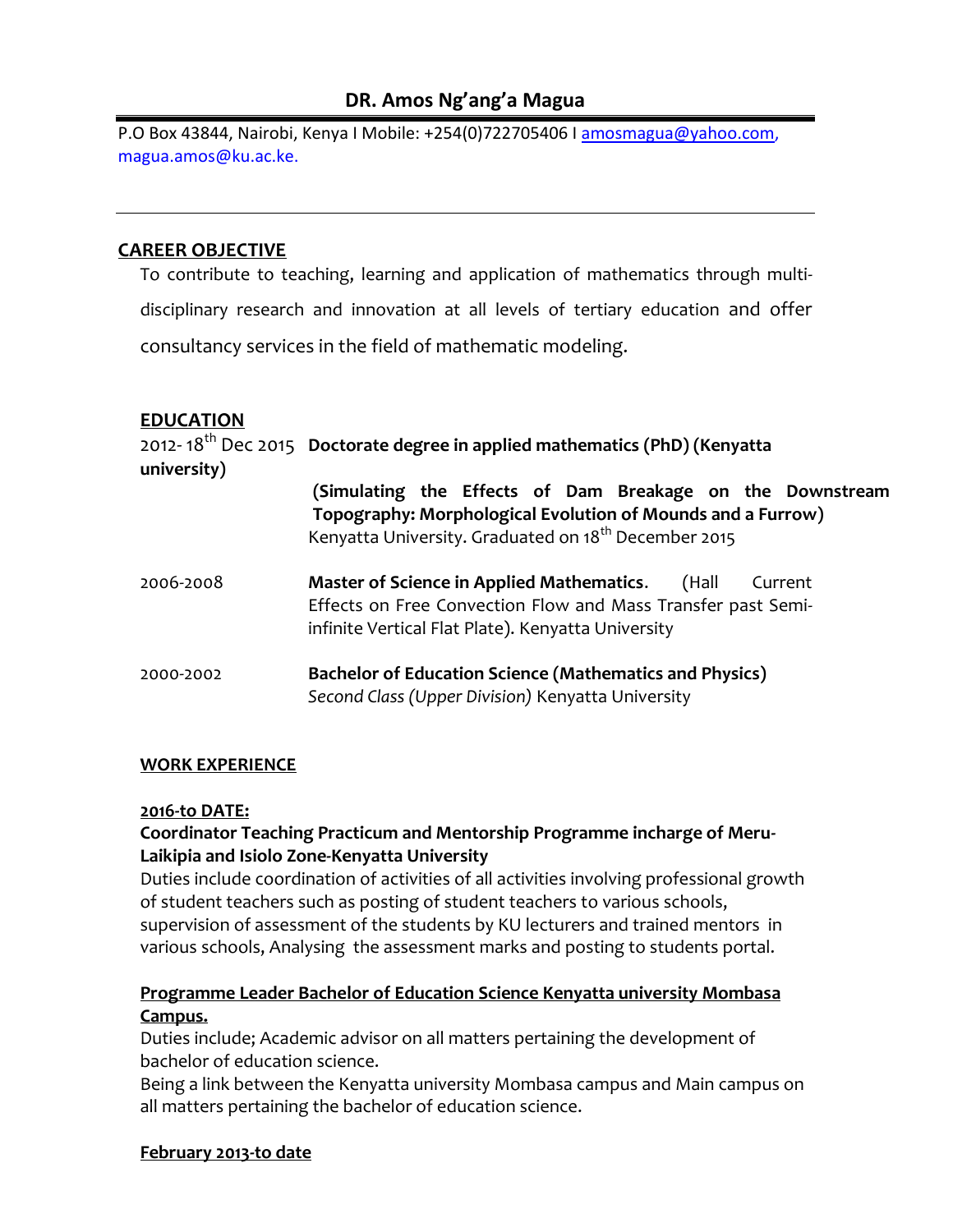# **Coordinator school of pure and applied sciences** (SPAS)-Kenyatta University

Mombasa Campus.

Duties include; coordination of all the examination related activities at the School of pure and applied sciences.

Coordinating and supervising the teaching and attendance of classes by students and the lecturers.

Preparing the teaching time tables for the school.

Preparing examination time table, handling examination queries from students and exam coordinators from other departments.

# **2 nd January2015-to date**

# **Lecturer, Kenyatta University**

Duties include; teaching& examination of mathematics, academic research, Supervision of Post graduate students and participation in community development activities through the university's social corporate responsibility

# **14th April 2011- December 2015**

# **Tutorial Fellow, Kenyatta University**

Duties include; teaching& examination of mathematics, academic research and participation in community development activities through the university's social corporate responsibility and mentoring of students.

**2013-to date:** part time lecturer at **Technical University of Mombasa**. Duties: Lecture and offer tutorials, set exam and invigilate exam and CATS.

**2010-to date:** part time lecturer at Kimathi university college Duties: Lecture and offer tutorials, set exam and invigilate exam and CATS.

**2009-To date:** part time lecturer at **Taita -taveta University College.** Duties: Lecture and offer tutorials, set exam and invigilate exam and CATS

**2009-2013:** part time lecturer at **Jomo Kenyatta University of agriculture and Technology.** Duties: Lecture and offer tutorials, set exam and invigilate exam and CATS.

**2009-2013:** part time lecturer at **Technical University of Kenya**. Duties: Lecture and offer tutorials, set exam and invigilate exam and CATS.

**2013-2014:** part time lecturer at **University of Nairobi**. Duties: Lecture and offer tutorials, set exam and invigilate exam and CATS.

**2009-2010**: Lecturer **Kinyanjui Technical Training Institute**.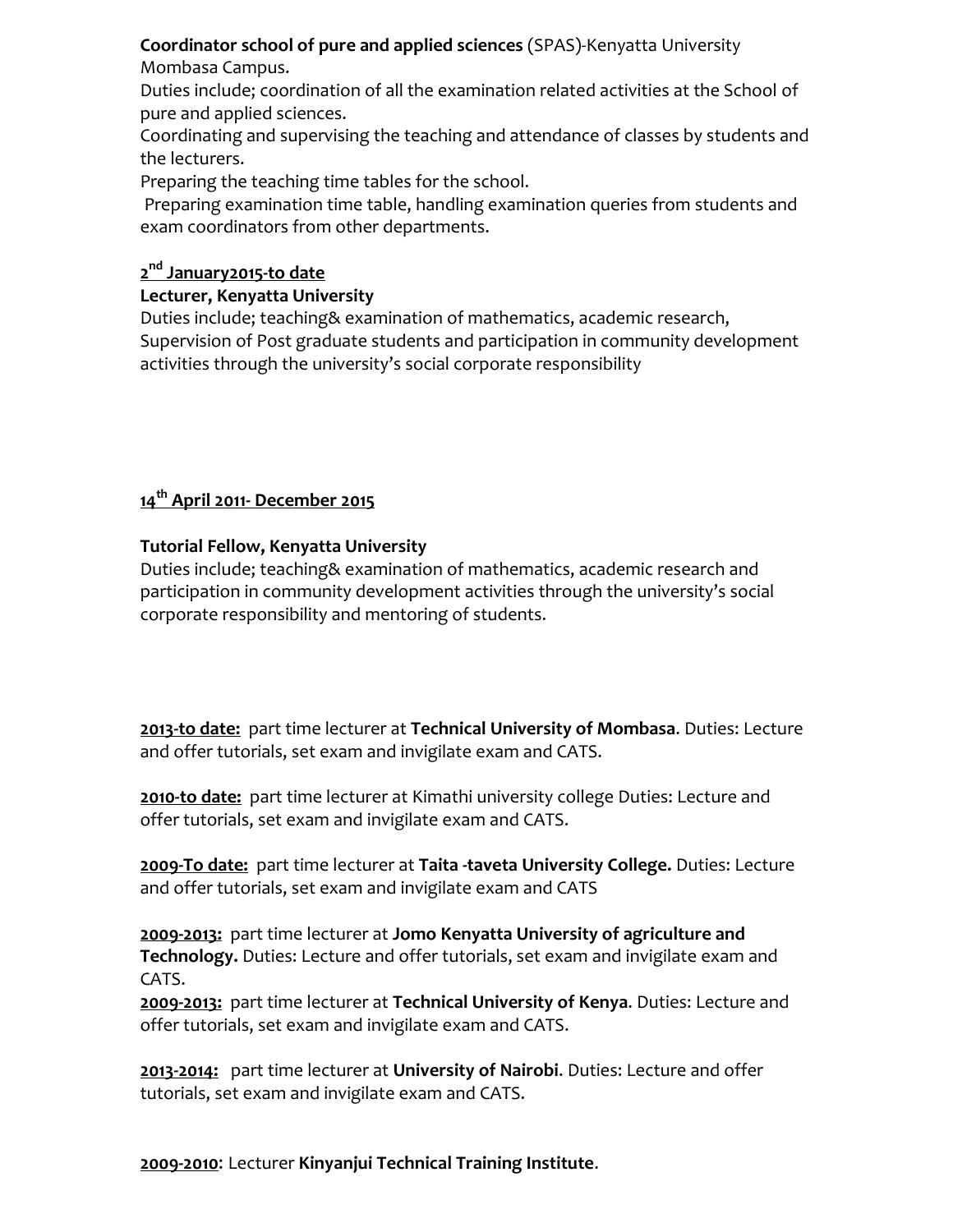Duties: Prepare schemes of work and lesson plans, teach according to syllabus and administer exams, mark and grade.

**2008-2010**, Mathematics teacher at **America Advisory Centre**.(Maksons Plaza Westlands)

Duties: Preparing students for entry in American universities by facilitating mathematics proficiency tests in SAT I, SATII,

# **2000-2006**, Maths and Physics Teacher **Kegonge boys High School**.

Duties: Prepare schemes of work and lesson plans, teach according to syllabus and administer exams, mark and grade.

**2009-to date** Kenya National Examination Council (KNEC)

- i) **Examiner in charge** of Mathematics Diploma in teacher education examinations in Kenya(DTE)
- ii) **Examiner in charge** of Civil engineering, mechanical, electrical and surveying Mathematics technical national examination (Diploma and Higher diploma)

## **Research Publications**

- 1) Magua A N Hall Current Effects on Free Convection Flow and Mass Transfer past Semiinfinite Vertical Flat Plate). Kenyatta University published in 2013
- 2) Magua An, kimathi Simulating the Effects of Dam Breakage on the Downstream Topography: Morphological Evolution of Mounds (2016)
- 3) Magua AN Simulating the Effects of Dam Breakage on the Downstream Topography: Morphological Evolution of Furrow(2016)
- 4) Kamau, Kituku Kimathi Magua Transforming the non linearPDEs governing the Viscous fluid into Non-Linear ODEs and investigation of influence of Inclined magnetic Field and Thermophoresis on Heat and Mass Transfer Wedge -Status
- **5)** Kituku, kamau, magua kimathi Effect of Variable Fluid Properties and Thermophoresis on Unsteady forced Convective Magnetohydrodynamics Boundary Layer Flow along a Permeable Stretching Shrinking wedge

# **Post graduate supervision**

# **MASTERS STUDENTS**

- **1) Festus Kituku:** Transforming the non linearPDEs governing the Viscous fluid into Non-Linear ODEs and investigation of influence of Inclined magnetic Field and Thermophoresis on Heat and Mass Transfer Wedge -Status Thesis Complete and the student graduated
- **2) Kamau Nganga John- Reg No I56 CE 25869/14-** Effect of Variable Fluid Properties and Thermophoresis on Unsteady forced Convective Magnetohydrodynamics Boundary Layer Flow along a Permeable Stretching Shrinking wedge -Status Thesis Complete and the student due for graduated
- **3) Rwanda Alex Mutegi I56/CE/26154/2014 Effect of inclined magnetic field and injection on magnetic hydrodynamic layer over a porous exponentially stretching sheet in presence of thermal radiation status Graduated**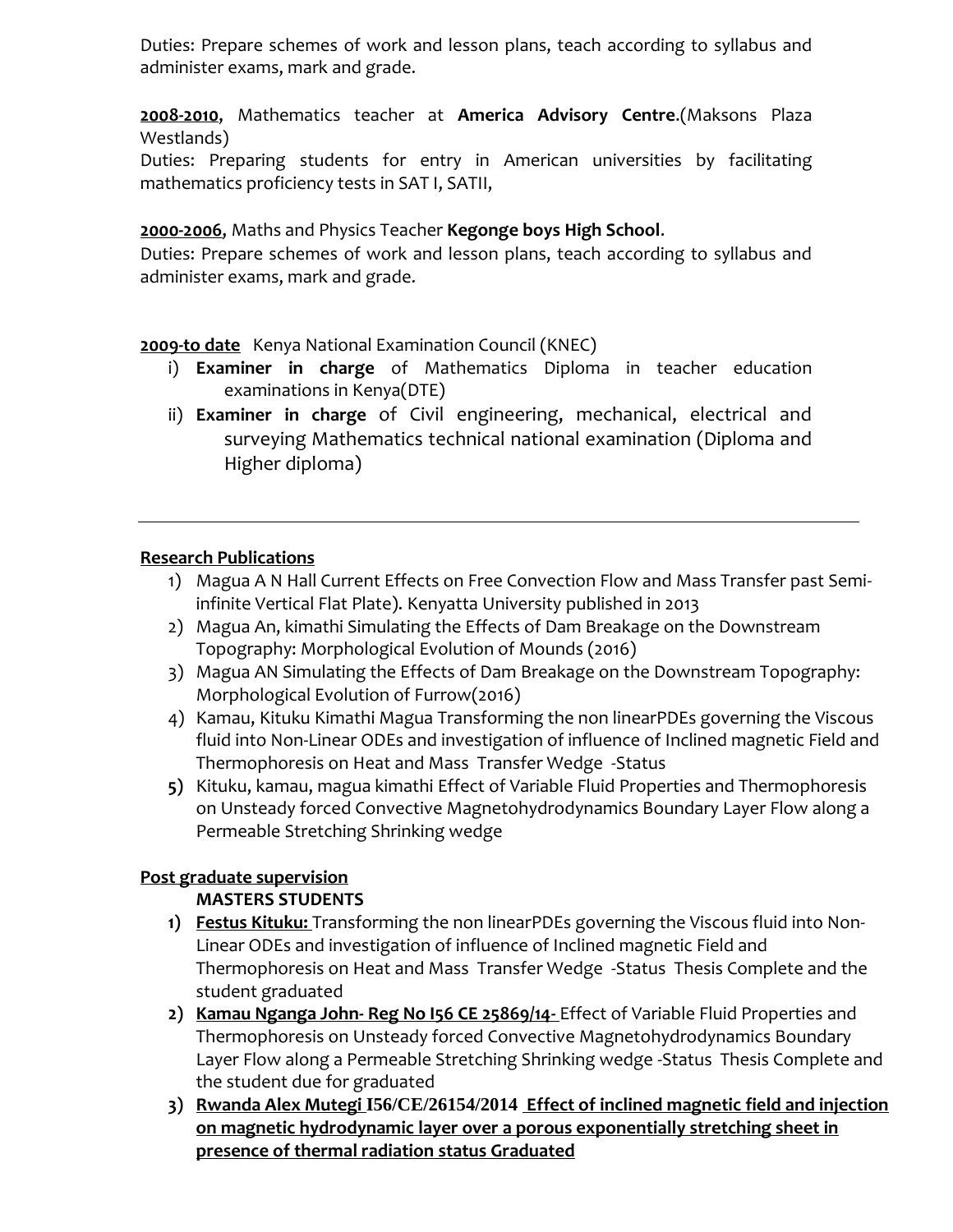- **4) Zeinab Ali Mohammed Reg No I56/CE/26265/14 " Effect ofinclined magnetic field in MHD flow past a vertical plate in the presence of hall current Satus Graduated**
- **5) Atunga Reg No 156/CE/28092/2015 Effect of magnetic induction on a Williamson fluid past a stretching wedge Status ongoing**
- **6) Aori Momanyi Christoper Reg No 156/CE/ 34131/2016 Numerical model using smoothed particle hydrodynamics to simulate the effect of steady flow caused by intensive storm or dam break Status ongoing**

## **Conferences Attended**

- 1) First workshop on Kenyatta university mathematical modeling held at Kenyatta university conference centre on august 2014
- 2) Second workshop on Kenyatta university mathematical modeling held at Kenyatta university conference centre on august 2015
- 3) Item writing workshop on mathematics setting organized by KNEC at the Kenya Institute of curriculum development.

## **Professional Experience**

**2018-To date Member of BOM Njiris School 2018-To Date Member Academic board committee member 2019-To date Member of BOM Kihara High School 2020-To date Academic Committee chaiman Kihara High School**

]

# **REFERENCES**

- 1. Prof. Francis Kimani Gatheri, Executive Dean School of Mathematics, Technical university of Kenya , Nairobi. Tel No: 0738678811
- 2. Prof. David Malonza Associate Dean SPAS Kenyatta University P.O Box 43844, Nairobi. Tel No: 0723911638
- 3. Prof. Jeconiah Okelo